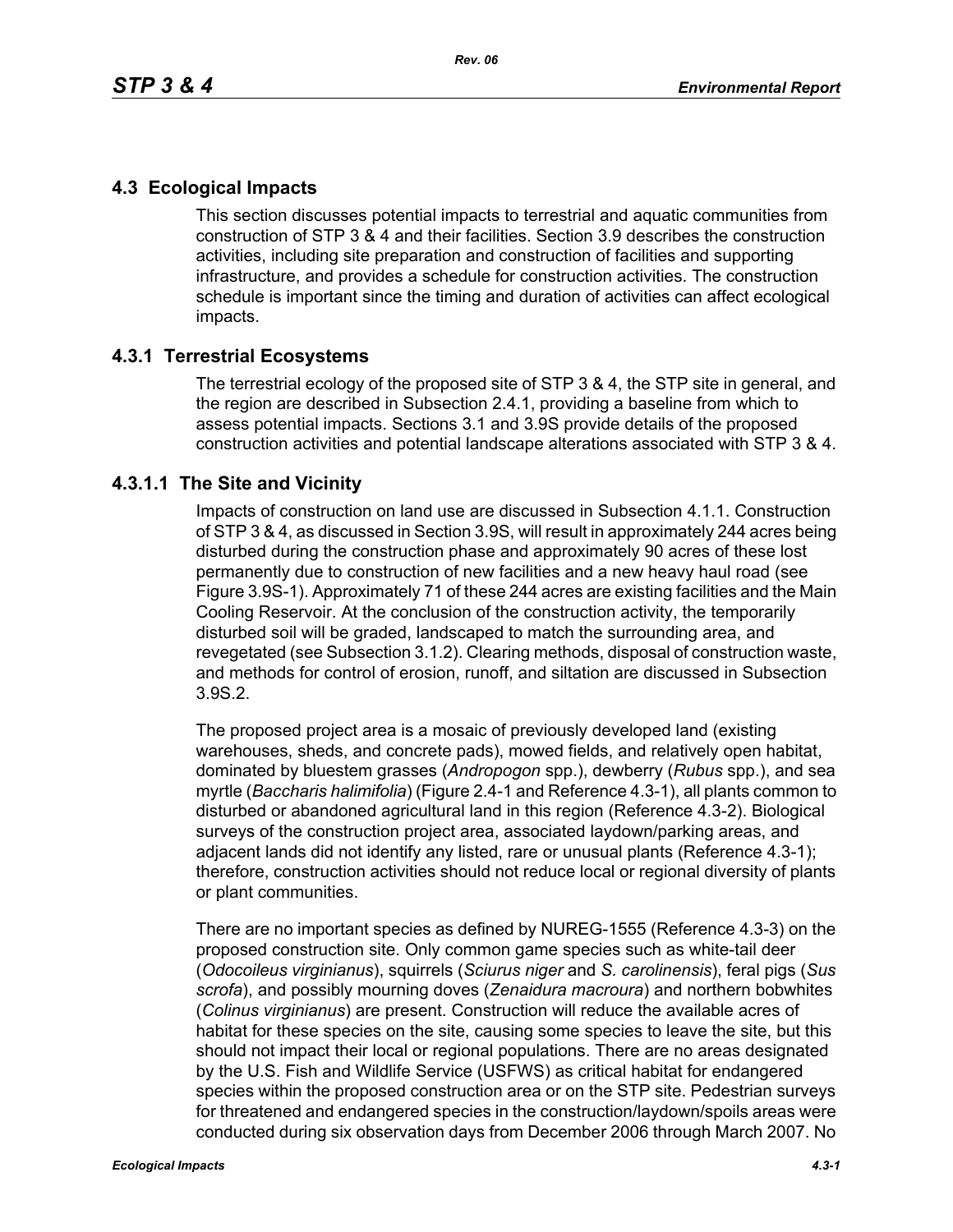federal or state-listed threatened or endangered species, critical habitat, or suitable habitats associated with potential species were observed during those surveys (Reference 4.3-1).

Three listed species (bald eagle, brown pelican, and alligator) have been observed within the STP site (see Subsection 2.4.1). The Texas Prairie Wetland Project is located several hundred yards from the STP 3 & 4 site, but given the distance from the construction site and the limited duration of the construction activities, the long-term presence of waterbirds on the site should not be impacted by construction. Therefore, STP 3 & 4 construction activities should have no impact on important species, including threatened and endangered terrestrial species. There are no other known federal or state projects within the region that could affect or potentially affect the same threatened and endangered species (or their habitats) that exist on or near the STP site. STPNOC has initiated consultations with the USFWS, the National Oceanic and Atmospheric Administration Fisheries Service, and Texas Parks and Wildlife Department (TPWD) regarding endangered and threatened species (Reference 4.3-4, Reference 4.3-5, and Reference 4.3-6).

Based on information received from the TPWD, an active bald eagle nest is located on the STP site near its eastern boundary. Although recently delisted under the Endangered Species Act (Reference 4.3-7), the bald eagle remains protected under the Bald and Golden Eagle Protection Act (References 4.3-7). On June 1, 2007, new national management guidelines for bald eagles, which established a single recommended protection zone to extend out 660 feet from each eagle nest, were enacted for all bald eagles in the lower 48 states (Reference 4.3-8). No activities related to construction of STP 3 & 4 will occur within one mile of the eagle nest.

As discussed in Subsection 2.4.1, the STP site lies within a major migratory corridor for neotropical migrants and other birds. Radar studies indicate that floodplain forests and other forested wetlands are important stopover habitats. These habitats on the STP site will not be impacted by construction activities associated with Units 3 & 4 and, thus, construction impacts on migratory birds should not be significant.

### **4.3.1.1.1 Wetlands**

The status of wetlands within or near the construction footprint (including laydown and spoil areas) was assessed by ENSR in 2006/2007 (Reference 4.3-1). ENSR used U.S. Army Corps of Engineers 1987 wetland delineation criteria to classify the sites, based on environmental parameters such as hydrology, soils, and vegetation, as well as history of land use. Subsequent to these initial studies, STPNOC requested the USACE to make a Preliminary Jurisdictional Determination of all wetlands, including those previously identified, which would potentially be impacted by the construction and operation of Units 3 & 4. This determination request exceeded the area originally surveyed by ENSR. Twenty-nine wetlands ranging in size from 0.07 acres to 3.78 acres were identified and delineated in the field. The boundary coordinates were collected using GPS sub-meter technology and provided to the construction planning engineers for use in ensuring maximum avoidance and minimal impacts to these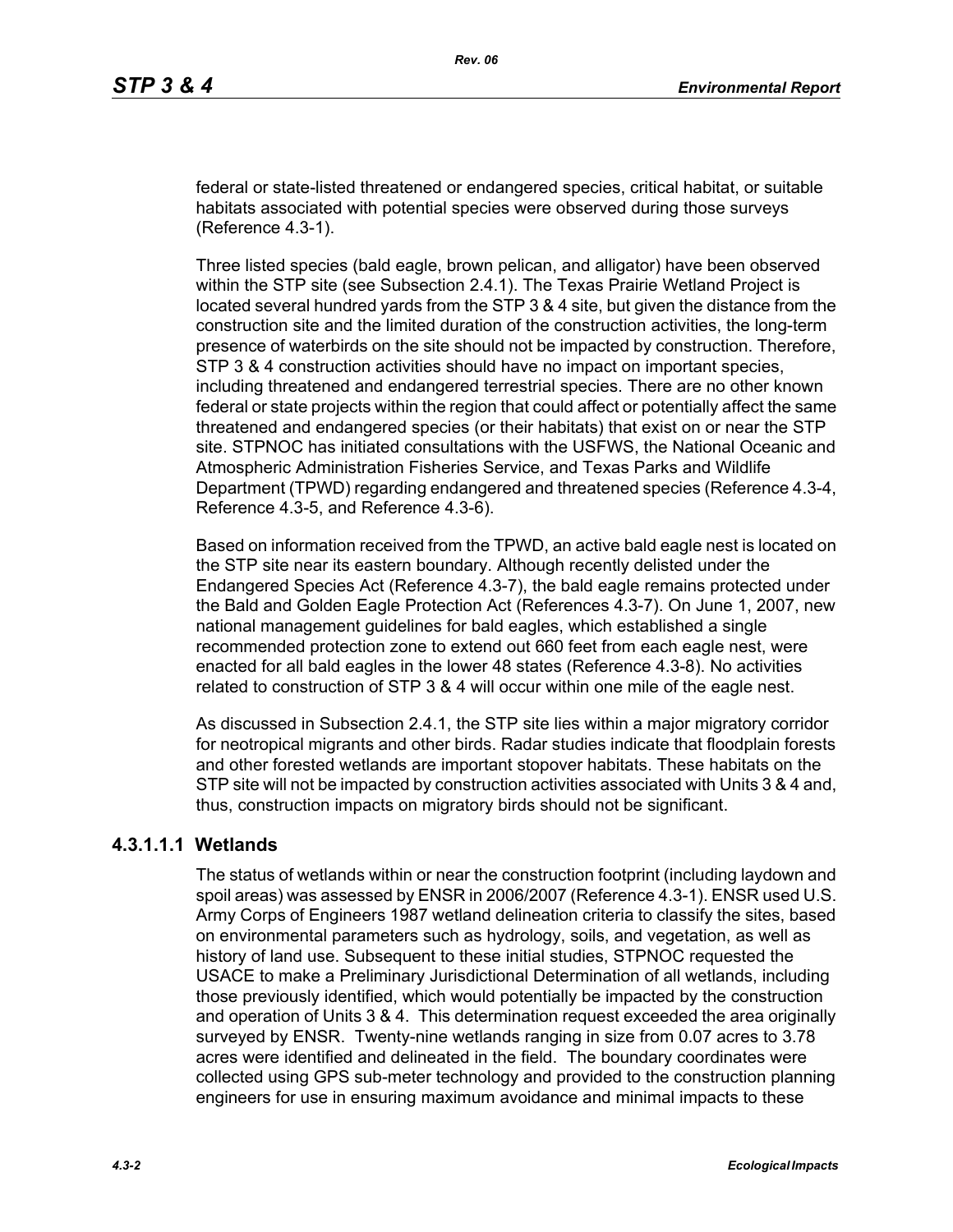sensitive sites. Each of these 29 sites will be avoided during the construction phase, thus limiting direct impacts (see Figure 3.9S-1).

Several surface water and storm water drainage ditches are likely to be impacted and/or filled during construction. The east-west drainage ditch (Figure 2.4-3) in the power block footprint is approximately 8 to 10 feet wide, and approximately 4 to 5 feet deep, although the water is normally restricted to a more narrow channel (approximately 2 to 4 feet wide) approximately 1 to 2 feet deep. This ditch has several perpendicular ditches draining into it from the industrial land between the ditch and the berm. Portions of the ditch margins are mowed to the water level, other portions are vegetated with small shrubs (primarily sea myrtle) and semiaquatic grasses/rushes. This ditch will be relocated 650–700 feet north of its present position, just north of the new power block, and should impact only approximately 7 acres of scrub/shrub habitat and less than 0.5 acres of maintained/disturbed land.

Another man-made ditch within the construction area is Little Robbins Slough (Figure 2.4-1). Its upstream reaches are found in the proposed borrow and spoils area, and it then flows south past the western edge of the Main Cooling Reservoir (MCR) toward the marsh. This slough was relocated to its present location during STP 1 & 2 construction in the late 1970s to replace the drainage function of the original slough that was filled to create the MCR (Reference 4.3-2). STP is committed to employing best construction management practices (see Subsection 3.9S.2) to reduce the amount of construction-area erosion and limit the sediment entering the site drainages, such as Little Robbins Slough, thus minimizing downstream sedimentation effects on flora and fauna. Aside from Little Robbins Slough, other storm water and surface water ditches created on historically upland habitat were routinely maintained and thus were not considered jurisdictional waters (Reference 4.3-1).

## **4.3.1.1.2 Other Construction Impacts**

Noise is another potential construction-related activity that could impact wildlife at the proposed STP 3 & 4 construction site. Although noise levels in construction areas can be high (up to 100 dBA at 100 feet from sources of noise) and of varying duration, these high local noise levels would not be expected to propagate far beyond the boundaries of the construction site (Reference 4.3-9). Table 3.9S-2 shows the rapid attenuation of construction noise over relatively short distances. For example, at 400 feet from the source of 100 dBA construction noise, noise levels have generally dropped to 60–80 dBA, below levels known to startle small mammals and waterfowl (Reference 4.3-9). Even with this attenuation, some displacement of local small mammals and birds due to noise is expected during construction activities. This displacement may be permanent for some species and temporary for others. These impacts are considered SMALL, generally short-term, localized, and not ecologically significant.

Avian mortality because of collisions with man-made structures is sometimes a concern with very tall structures, although it varies relative to species characteristics such as size, flight behavior, and habitat use, and other characteristics including weather, landscape features, and size/type of equipment/structures (Reference 4.3- 10). While poor conditions occasionally result in major bird kills, such mortalities are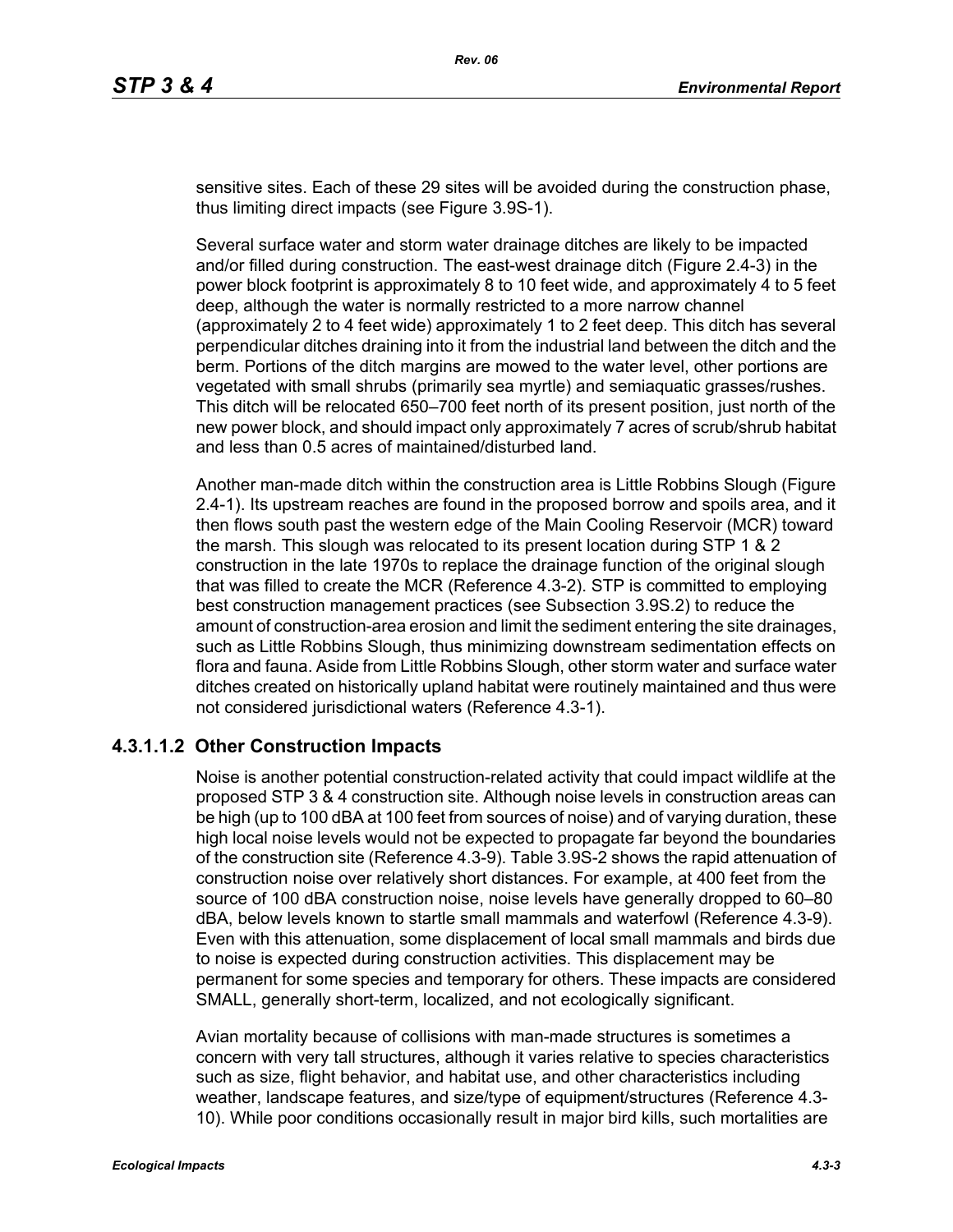not thought to significantly impact common/abundant bird species. STP 1 & 2 have not experienced any such major bird kills. The proposed facilities are similar to existing STP facilities and there should be little additional impact. Avian collisions during STP Units 3 & 4 construction should be negligible and these impacts SMALL.

Light Pollution during facility construction and operation can disorient flying birds and bats. To the extent possible, at night, unnecessary lights will be turned off, lights will be directed downward or hooded, and lower-powered lights will be used to minimize impacts on wildlife. Given these suggested mitigation techniques and the sparseness of wildlife populations is the construction areas, impacts of lights are considered SMALL.

### **4.3.1.1.3 Transmission Corridors**

As discussed in Subsection 2.2.2, there are no new transmission corridors for STP 3 & 4; however, some upgrading of transmission line conductors would be necessary on one 20-mile long right-of-way. There would be small ecological impacts associated with noise/movement of construction equipment and workers involved in changing out conductors and installing replacement towers. This kind of work normally involves a crew with several flatbed "conductor trucks" (carrying large cable spools) and large bucket trucks. A variety of birds, small mammals, and larger mammals (white-tailed deer) could be disturbed by this activity, but the impact of this disturbance in most circumstances would be minor—animals moving away or avoiding the area for several days while crews are working. Many of the STP-associated transmission lines traverse mostly agricultural lands (Reference 4.3-11), thus there would be few animals using the corridors for activities other than foraging or possibly resting. Nesting of some ground-nesting birds (e.g., Northern bobwhite, wild turkeys, meadowlark, horned lark, killdeer) in adjacent habitats could be disrupted temporarily if these species are present and if the work is carried out during the spring/early summer nesting period. If work is carried out in the non-nesting periods, impacts to birds will be SMALL and negligible.

#### **4.3.1.2 Summary**

In summary, construction will result in the loss of approximately 170 acres of some common habitats for local wildlife, although the impacts cannot be quantitatively assessed because population data for species on and near the STP site are not available. Construction activities should not reduce local biodiversity or impact threatened or endangered species. Potential impacts of construction noise and bird collisions during construction should be negligible. Therefore, construction-related impacts to terrestrial resources are considered SMALL.

#### **4.3.2 Aquatic Ecosystems – Construction Impacts**

Section 3.9S includes a footprint of the proposed construction area, a description of construction methods, and a proposed construction schedule.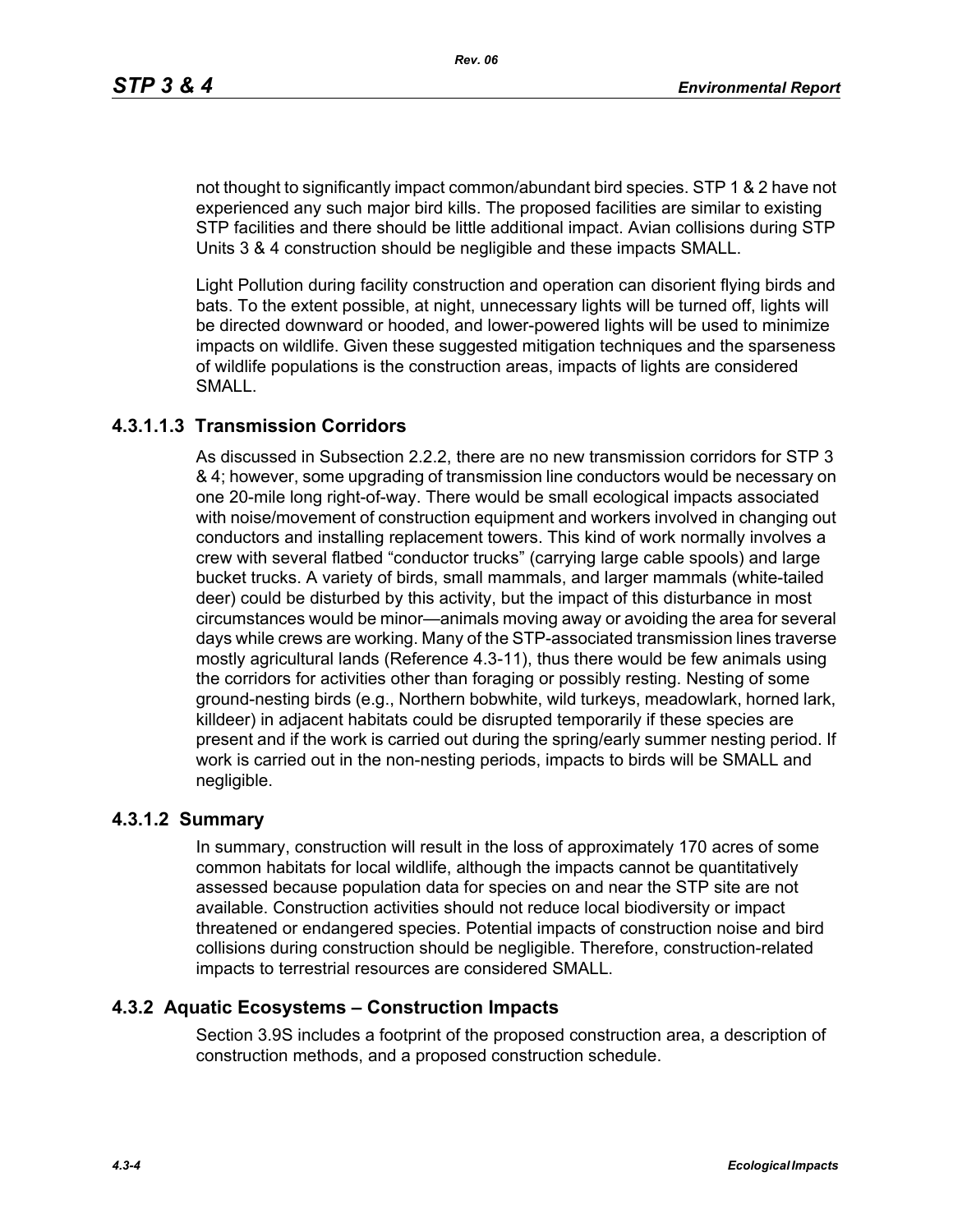#### **4.3.2.1 Impacts to Impoundments and Streams**

Construction impacts on aquatic habitats in the immediate area, which range from temporary disturbance to permanent loss, are described in this section. As discussed in Subsection 4.2.1, the following surface water bodies are on or near the site:

- **EXALLET A** Little Robbins Slough, which drains into a coastal marsh north of Matagorda Bay
- **Drainage areas associated with two unnamed sloughs**
- **Main Cooling Reservoir (7000 acres)**
- **Essential Cooling Pond (47 acres)**
- Kelly Lake (34.4 acres) and the slough that feeds it

Numerous drainage ditches are also likely to be disturbed by construction activities.

As discussed in Subsection 3.9S.3.10, a permanent sheet pile cofferdam will be installed on the east and west side of the north separation dike of the MCR to facilitate construction of the new intake and pumphouse for STP 3 & 4, while a temporary cofferdam will be erected on the interior of the MCR embankment to facilitate installation of the discharge structure. Installation of these cofferdams and associated dewatering systems would allow earth-moving and construction equipment to operate on dry ground, which is more efficient than working "blind" from shore or barge. This also provides the added benefit of reducing the potential for erosion and sedimentation. Sediment and soil removed would be transported to an onsite spoils area in an upland area in the southwest portion of the site, preventing this material from moving into site wetlands and watercourses. The areas up-slope and adjacent to the new circulating water intake/discharge construction area will be stabilized with erosioncontrol devices appropriate to soil type and terrain to ensure that soil loosened by heavy equipment is not carried into the MCR with storm water runoff. When construction has been completed, the disturbed areas will either be rip-rapped or seeded with a mixture of grasses and legumes to establish a perennial vegetative cover and prevent erosion. Although best construction management practices will be employed during construction of the cofferdams and intake/discharge structures, some erosion and sedimentation is to be expected in the immediate area of construction during the construction period. Suspended sediment can interfere with respiration and feeding of benthic macroinvertebrates and fish, while deposited sediment can smother benthic organisms and degrade fish spawning areas. However, some benthic organisms and most juvenile and adult fish are able to leave areas with high sediment loads and move to areas offering better water quality.

The aquatic species that occur on site are ubiquitous, common, and easily located in nearby waters, as described in Subsection 2.4.2. The 1975 Final Environmental Statement (FES-CP) (Reference 4.3-12, pages 4–7) listed species common in wetlands near the site, including the grass shrimp (*Palaemonetes kadiakensis*), crayfish (several genera occur in the area) (Reference 4.3-13), blue crab (*Callinectes sapidus*), red shiner (*Cyprinella lutrensis*), mosquitofish (*Gambusia affinis*), silverband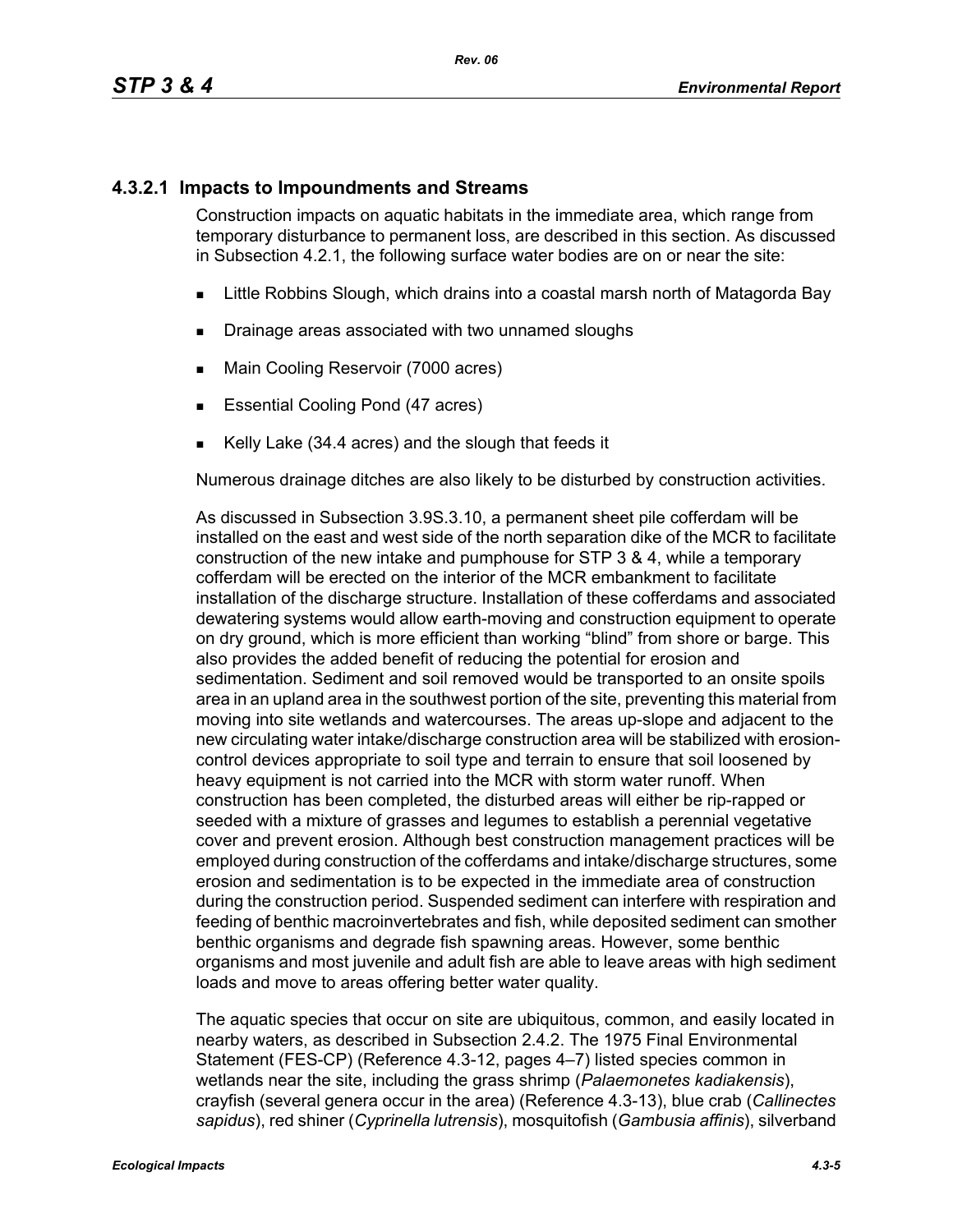shiner (*Notropis shumardi*), sailfin molly (*Poecilia latipinna*), green sunfish (*Lepomis cyanellus*), warmouth (*Lepomis gulosus*), bluegill (*Lepomis macrochirus*), white crappie (*Pomoxis annularis*), tidewater silverside (*Menidia peninsulae*), striped mullet (*Mugil cephalus*), and several species of killifish (Family Cyprinodontidae, likely *Lucania* sp. and *Fundulus* spp.). A survey of the STP 1 & 2 Essential Cooling Pond in 2002 yielded two fish species: the sailfin molly and the sheepshead minnow (*Cyprinodon variegatus*) (Reference 4.3-14). In May 2007, STPNOC commissioned a rapid bioassessment of the 1500-meter-long drainage ditch that crosses the area slated for construction (Reference 4.3-15). The bioassessment was intended to characterize the water quality and fish community of the ditch before its relocation, supporting the assessment of construction impacts. Fish collections from the STP ditch system were dominated by mosquitofish, sunfish (largemouth bass and three common *Lepomids*), sailfin molly, and sheepshead minnow. Most of these common species tend to be tolerant of salinity and temperature fluctuations, and are ubiquitous in coastal wetlands along the Gulf Coast (see Subsection 2.4.2).

In addition to the crustaceans (shrimp, crayfish, and crab) mentioned above, important aquatic invertebrate species in the wetland include the juvenile stages of flying insects. Although the wetland areas themselves are considered a sensitive and valuable resource, the particular wetlands that would be impacted on site are not substantively distinguishable from other wetland acreage in the vicinity, as discussed in Subsection 4.3.1. The 1975 FES-CP (Reference 4.3-12) indicated that the rerouting of Little Robbins Slough would cause declines in several insect populations, including midges, beetles, mayflies, biting midges, dragonflies, and damselflies. Potential impacts were considered acceptable because these ubiquitous species readily recolonize available surface waters, and so would not be lost to the area.

Several other drainages and impoundments at the site may be moderately impacted during construction. Proposed construction activities that could potentially affect onsite water bodies are described in Section 4.2. It is possible, and even likely, that some sediment would be deposited in the onsite wetlands, impoundments, and channels, with rainfall runoff during and immediately following construction. Best construction management practices would reduce the amount of erosion and sedimentation associated with construction, however, and would limit impacts to aquatic communities in down-gradient water bodies. Although unlikely, it is also possible that excavated soil placed in the proposed spoils and overflow storage area would be disturbed and move with storm water runoff into streams on site. Details of potential impacts are given in Subsection 4.2.1 and summarized here:

- **Increased runoff from approximately 111 acres of impervious surfaces for new** buildings (reactor containment building, turbine building), structures (e.g., switchyard, cooling towers), and parking lots.
- **Increased sediment loads into onsite drainages and sloughs resulting from land** clearing and disturbances for constructing infrastructure such as roads and storm water drainage systems, and disturbance of currently vegetated areas for construction laydown areas, concrete batch plants, sand/soil/gravel stockpiles, and construction-phase parking area.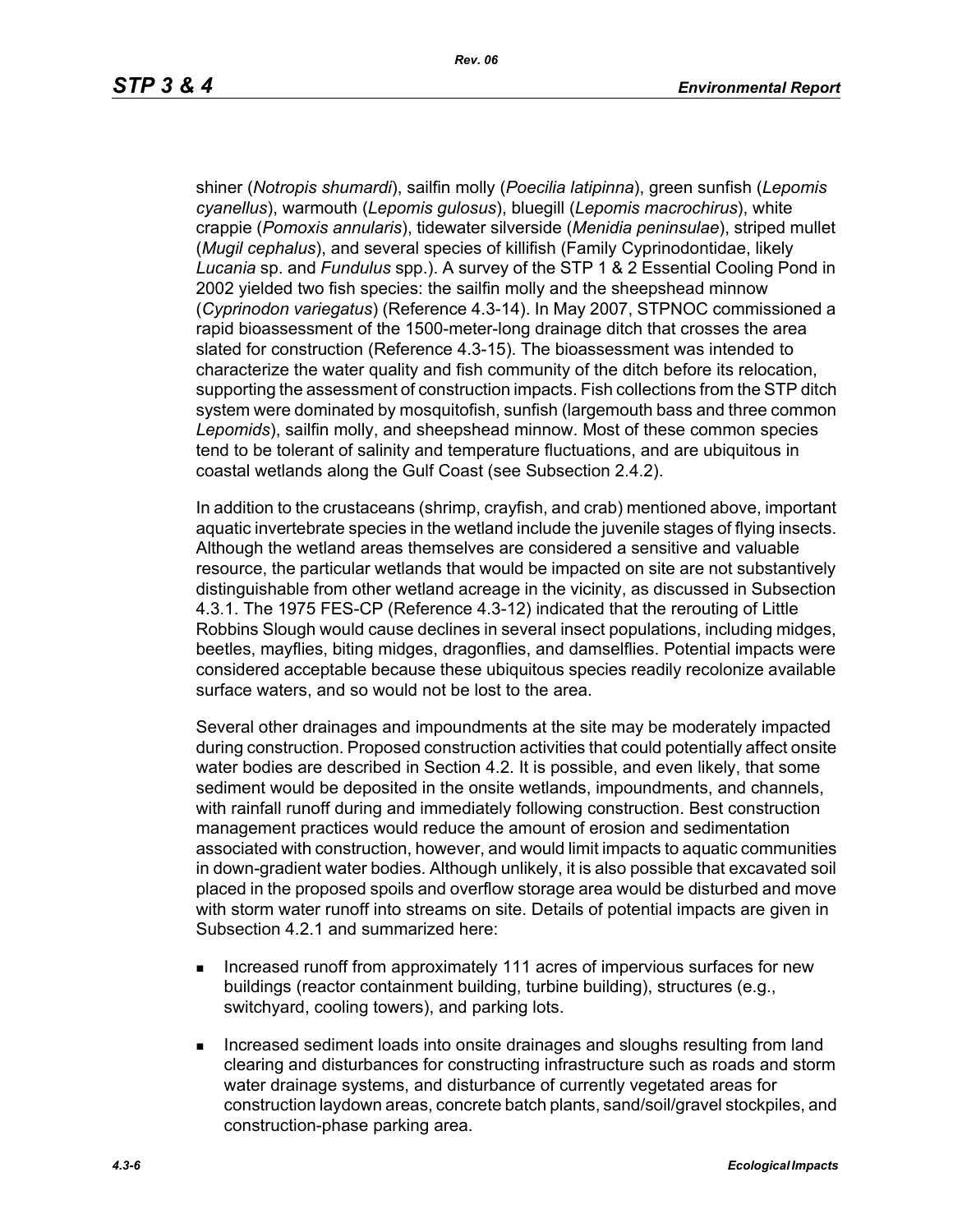Filling of one small, isolated, non-jurisdictional wetland contained in the footprint of the cooling towers.

During construction, effects to aquatic ecosystems may result from sedimentation (because of erosion of surface soil) and, to a lesser extent, spills of petroleum products. A recent report on human impacts to stream water quality listed siltation as the primary cause of stream degradation by a wide margin (Reference 4.3-16). In a nationwide survey by the USFWS on impacts to stream fisheries, sedimentation was named the most important factor (Reference 4.3-16).

Three major groups of aquatic organisms are typically affected by the deposition of sediment in streams: (1) aquatic plants, (2) benthic macroinvertebrates, and (3) fish. The effects of excess sediment in streams, including sediment generated by construction activities, are influenced by particle size. Finer particles may remain suspended, blocking the light needed for photosynthesis, and initiating a cascade of effects following from damage to primary producers. Turbidity associated with suspended sediments may reduce photosynthetic activity in both periphyton and rooted aquatic plants. Suspended particles may also interfere with respiration in invertebrates and newly hatched fish, or reduce their feeding efficiency by lowering visibility. Slightly larger particles fall out of suspension to the substrate, where they can smother eggs and developing fry, fill interstitial gaps, or degrade the quality of spawning grounds. As the gaps in the substrate are filled, habitat quality is decreased for desirable invertebrates such as Ephemeroptera, Plecoptera, and Trichoptera, and less desirable oligochaetes and chironomids become dominant. Such changes in the benthic community assemblage result in a loss of fish forage, and a subsequent reduction in fish populations (Reference 4.3-16).

Construction sites are known to contribute to erosion, which can then lead to sedimentation in streams. In addition to road construction, which contributes significantly to sedimentation, construction-related activities such as excavation, grading for drainage during and after construction, temporary storage of soil piles, and use of heavy machinery all disturb vegetation and expose soil to erosive forces. Reducing the length of time that disturbed soil is exposed to the weather is one of the most effective ways of controlling excess erosion and sedimentation (Reference 4.3- 16).

The construction contractor will avoid or minimize construction impacts to water resources through best management practices and good construction engineering practices such as storm water retention basins and silt screens. A Storm Water Pollution Prevention Plan (SWPPP) that specifies methods for control of erosion and sedimentation will be prepared before construction in accordance with guidelines provided by the Texas Commission of Environmental Quality (Reference 4.3-17).

Preventing onsite erosion by covering disturbed areas is a preferred method of controlling sedimentation. When erosion cannot be prevented entirely, intercepting and retaining sediment before it reaches a stream is a high priority (Reference 4.3-15). For example, new retention ponds and connecting drainage ditches would collect surface water runoff from the construction area, as described in Subsection 4.2.1.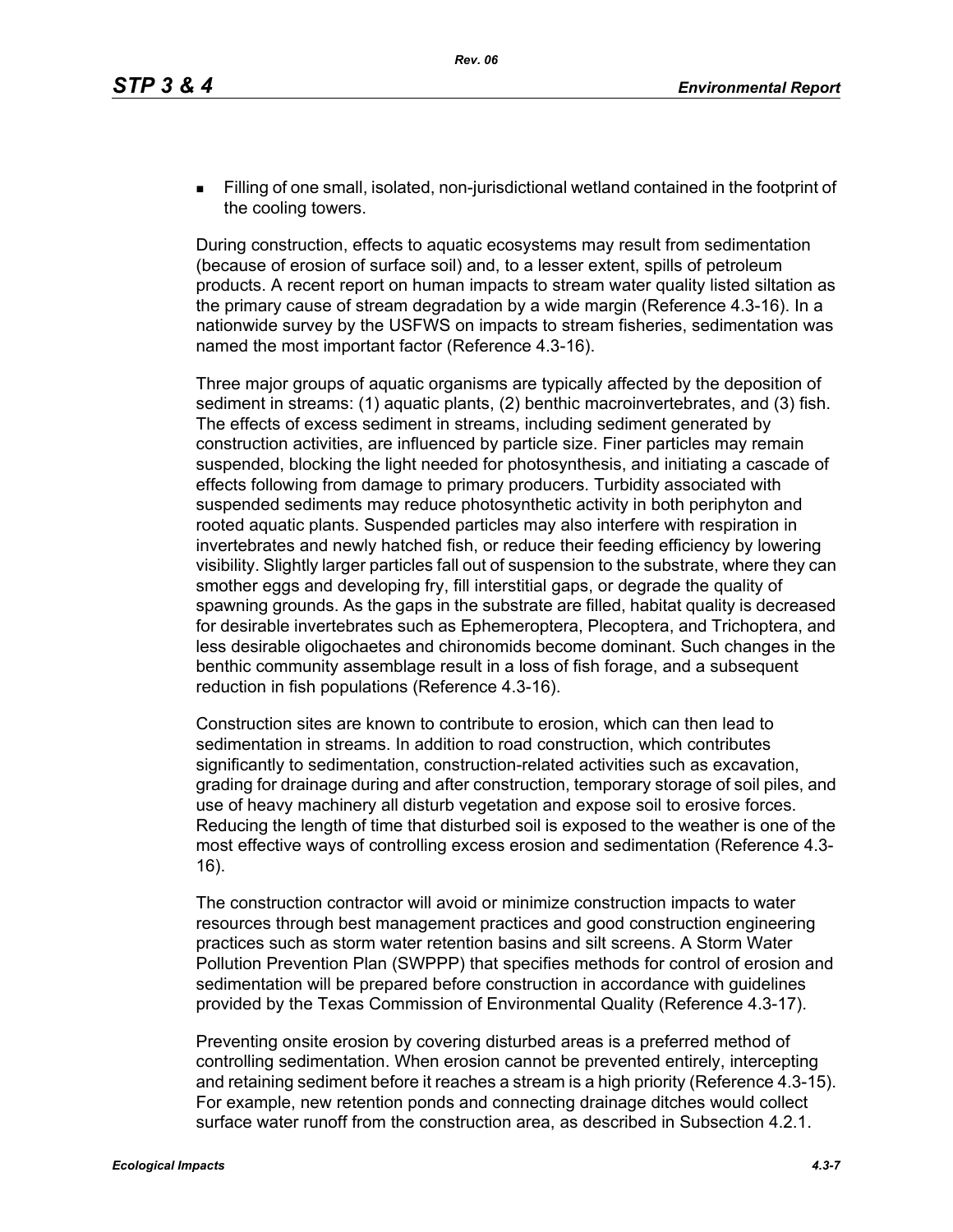Sediment carried in the water from construction and dewatering activities would be trapped in the ditches and ponds rather than carried to the point of discharge, thereby reducing the sediment load in receiving waters.

Any small spills of construction-related fluids, such as petroleum products, would be mitigated according to a Spill Contingency and Control Plan developed for construction activities.

No significant impacts to Little Robbins Slough or to the coastal marsh at its terminus at Matagorda Bay are expected. Construction of STP 3 & 4 will not require any alteration of Little Robbins Slough, and would not affect any rare or specially protected aquatic species in the man-made channel or in the coastal marshes of Matagorda Bay, as none occur there (Reference 4.3-12). Temporary, minimal sedimentation is possible, as discussed above.

Construction activities will not affect Kelly Lake, which is protected from sedimentation and surface runoff by a large drainage ditch.

#### **4.3.2.2 Impacts to Colorado River and Matagorda Bay**

As described in Subsection 4.2.1, no significant sedimentation or runoff into the Colorado River is expected from construction of the STP 3 & 4 generating facilities and associated infrastructure. The construction area is more than two miles from the river, and surface runoff would be channeled away from the river. Construction activities at the Reservoir Makeup Pumping Facility (RMPF) and Spillway and Blowdown Facilities (includes spillway discharge channel and blowdown pipeline) would be limited to installing new pumps in the existing bays at the RMPF.

STPNOC anticipates that some dredging will be required to prepare the existing barge slip for vessels transporting large components such as reactor vessels and steam generators to the STP site. Dredging for the barge slip would increase turbidity and siltation downstream of the barge slip area, which could affect spawning beds of freshwater fish species that spawn in shallows (e.g., sunfishes, some Notropids) or spawn in holes (e.g., catfish) in the immediate vicinity of the landing. Any impacts would occur over a relatively brief period (one spawning season) and would not produce long-term or lasting impacts. During construction of the existing barge slip, which involved removal of 50,000 cubic yards of earth along the west bank of the Colorado River, sheet piling was erected around the construction area to reduce soil erosion and limit downstream increases in turbidity and siltation. Similar measures could be employed to limit the effect of siltation associated with dredging. Less than one acre of benthic habitat and associated resident biota was believed destroyed by construction of the existing barge slip (Reference 4.3-12).

No threatened or endangered species are expected to be affected by the proposed construction. As part of the review of the original license application for STP 1 & 2, the USFWS provided a Section 7 consultation, under the Endangered Species Act Amendments of 1978 (PL 95-632), stating that no endangered or threatened aquatic species occurred near the site (Reference 4.3-11). However, a single blue sucker was captured in a gill net at a Colorado River sampling station 1.5 miles upstream of the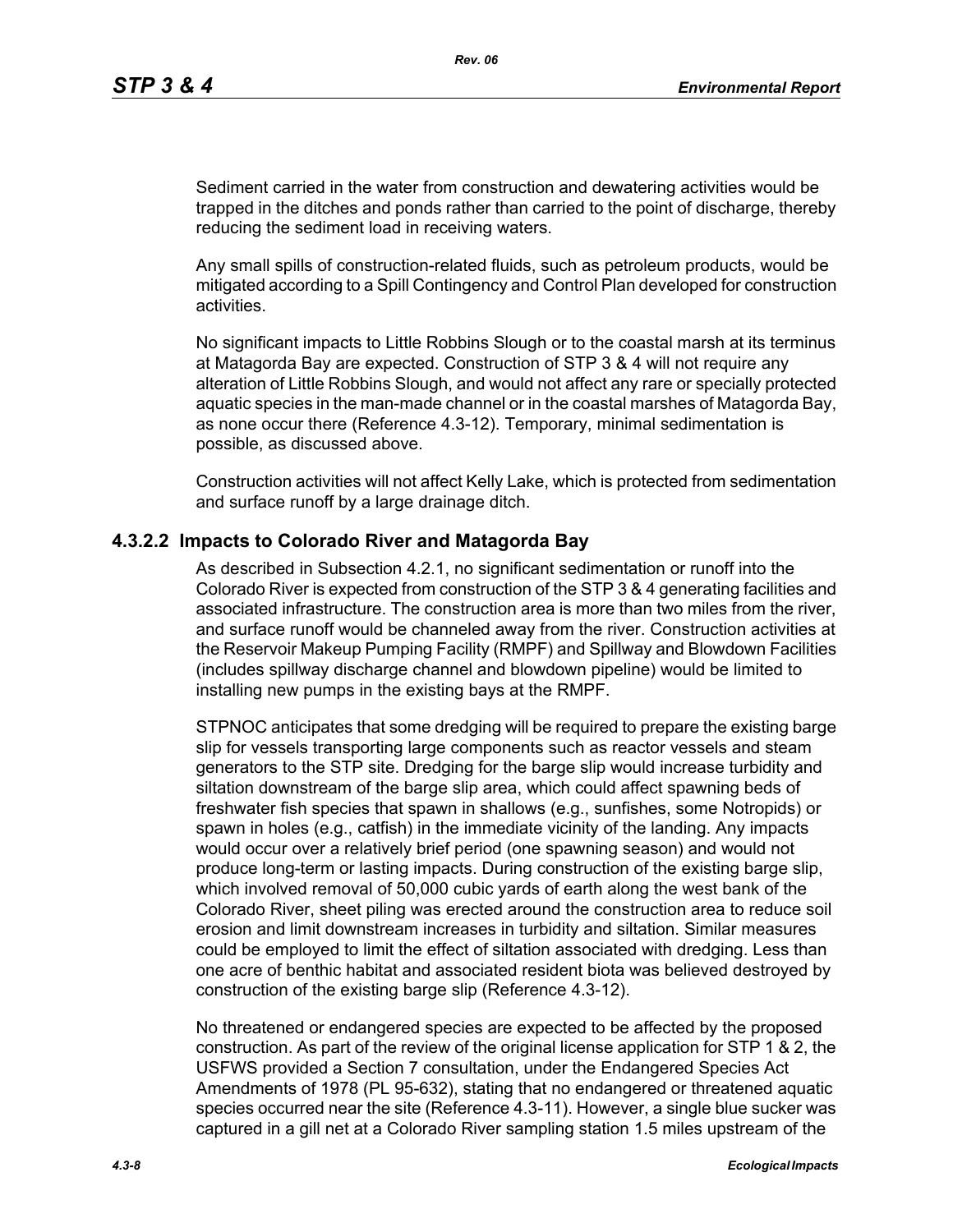STP site by biologists conducting preoperational surveys of the lower Colorado River in 1973 (Reference 4.3-2). The blue sucker is currently listed as Threatened by TPWD (Reference 4.3-18), but was not listed by the state at the time of capture in 1973. This species, which is found in large, unpolluted rivers with strong currents and firm (often gravel or rock) substrates (Reference 4.3-19, Reference 4.3-20, Reference 4.3-21), is known to exist in small numbers in segments of the Colorado River well upstream of the plant (Reference 4.3-22), but should not be affected by the proposed construction.

The assemblage of aquatic species present in the Colorado River near the project area varies throughout the year due to spawning and migration patterns of individual fish and invertebrate species, as described in Subsection 2.4.2. Interannual variability is also high, mediated by precipitation throughout the drainage basin (Reference 4.3-12).

The season of the year in which construction occurs would determine which specific aquatic resources within Matagorda Bay may be affected. However, because the area to be disturbed is small and in a protected near shore area that is already dedicated to intake functions, the overall impact on aquatic species is expected to be SMALL and temporary.

#### **4.3.2.3 Transmission Corridors**

No incremental effect on aquatic resources within the transmission corridors is expected to result from construction or operation of STP 3 & 4.

#### **4.3.2.4 Summary**

Construction activities that may cause erosion that could lead to harmful deposition in aquatic water bodies would be (1) of relatively short duration, (2) permitted and overseen by state and federal regulators (Reference 4.3-16), and (3) guided by an approved SWPPP. Some wetland habitats occur within the area expected to be affected by construction activities; however, no important aquatic species are expected to be affected. Impacts to aquatic communities from construction would be SMALL and temporary, and would not warrant mitigation.

#### **4.3.3 References**

- 4.3-1 "Ecological Survey Report Unit 3 and 4 Licensing Project, South Texas Project Electric Generating Station," ENSR Corporation, Prepared for STP Nuclear Operating Company by ENSR Corporation, Houston, Texas, Wadsworth, Texas, Document No. 10720-008, March 2007.
- 4.3-2 "South Texas Project, Units 1 and 2, Environmental Report," HL&PC (Houston Lighting and Power Company) 1974, Docket Nos. 50-498 and 50- 499, July 1, 1974, and subsequent amendments.
- 4.3-3 "Environmental Standard Review Plan: Standard Review Plans for Environmental Reviews for Nuclear Power Plants," NRC 1999. NUREG-1555, Office of Nuclear Reactor Regulation, Washington, D.C., October.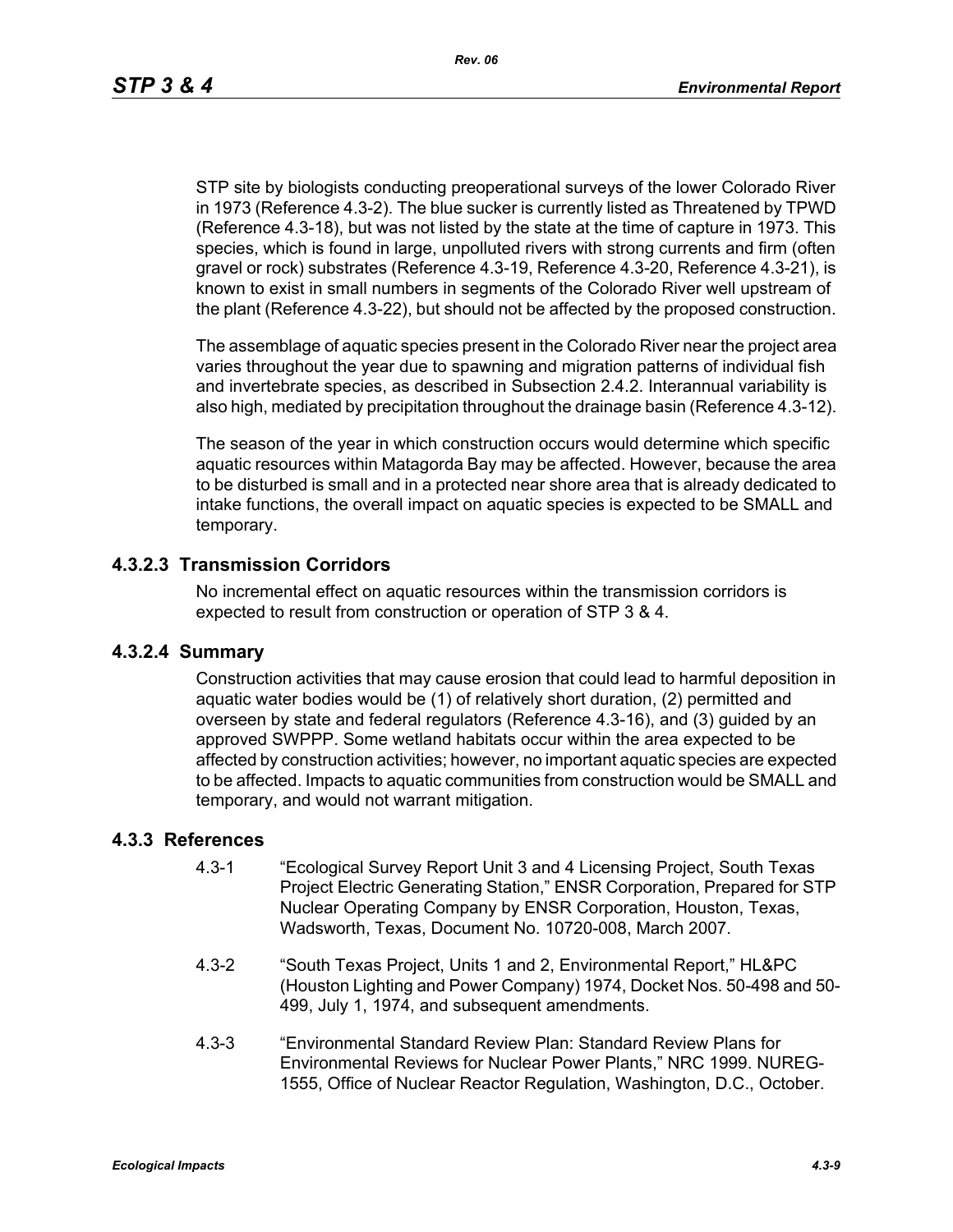- 4.3-4 Letter with enclosures to Ms. Moni Devora Belton, U.S. Fish and Wildlife Service, Houston, Texas, received from Ms. Sandra L. Dannhardt, Environmental Supervisor, South Texas Project. RE. Threatened and endangered species consultation, STPEGS Units 3 and 4 Licensing Project, Matagorda County, Texas. STI No. 32111260, January, 23, 2007.
- 4.3-5 Letter with enclosures to Mr. Rusty Stafford, National Oceanic and Atmospheric Administration, Galveston, Texas, received from Ms. Sandra L. Dannhardt, Environmental Supervisor, South Texas Project. RE. Threatened and endangered species consultation, STPEGS Units 3 and 4 Licensing Project, Matagorda County, Texas. STI No. 32111261, January, 23, 2007.
- 4.3-6 Letter with enclosures to Ms. Celeste Brancel, Texas Parks and Wildlife Department, Environmental Review Coordinator, Austin, Texas, received from Ms. Sandra L. Dannhardt, Environmental Supervisor, South Texas Project. RE. Threatened and endangered species consultation, STPEGS Units 3 and 4 Licensing Project, Matagorda County, Texas. STI No. 32111259, January 23, 2007.
- 4.3-7 "Endangered and Threatened Wildlife and Plants: Removing the Bald Eagle in the Lower 48 States from the List of Endangered and Threatened Wildlife, Final Rule." USFWS, Federal Register 72(130):37345-37372, 2007.
- 4.3-8 "National Bald Eagle Management Guidelines," USFWS, 2007. Available at http://www.fws.gov/migratorybirds/issues/BaldEagle/Mgmt.Guidelines.200 7.pdf.
- 4.3-9 "Environmental Impact Data Book," Golden 1980. Golden J., R. P. Ouellete, S. Saari, and P.N. Cheremisinoff, Ann Arbor Science Publishers, Ann Arbor, Michigan.
- 4.3-10 "Avian Collisions with Utility Structures: Biological Perspectives," Brown, W. M. 1993. Pp. 12-1 – 12-13 in Proceedings: Avian Interactions with Utility Structures, International Workshop. EPRI TR-103268, Electric Power Research Institute, Palo Alto, California.
- 4.3-11 "Final Environmental Statement Related to the Operation of South Texas Project, Units 1 and 2," NRC Docket Nos. 50-498 and 50-499. Houston Lighting and Power Company, et al. Office of Nuclear Reactor Regulation, 1986.
- 4.3-12 "Final Environmental Statement Related to the Proposed South Texas Project Units 1 & 2," NRC, Office of Nuclear Reactor Regulation, Washington, D.C., March, 1975.